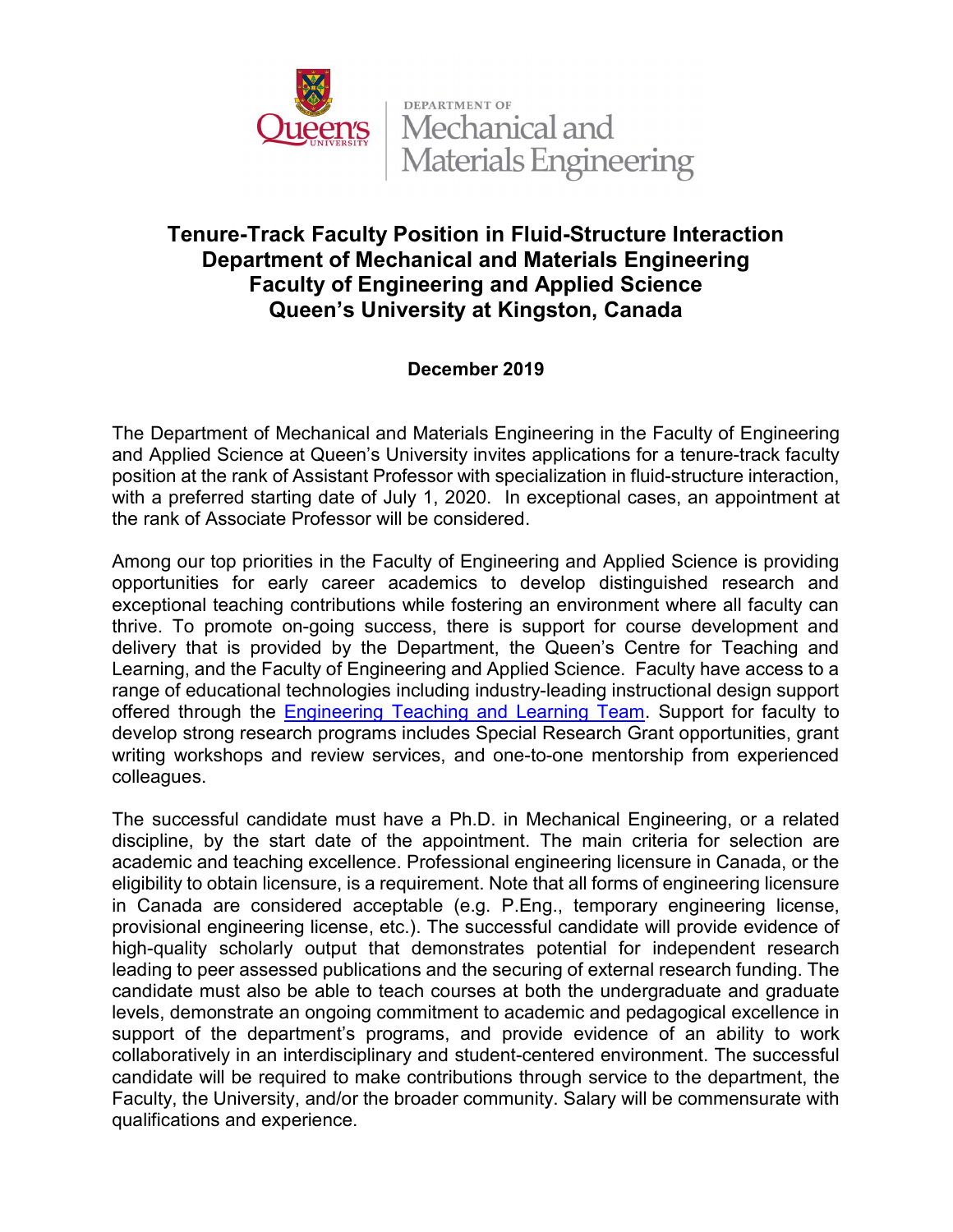The Department of Mechanical and Materials Engineering is comprised of approximately 30 faculty members, 600 undergraduate students and 150 graduate students. Research in the Department is supported by three research chairs: a Tier 1 CRC in Computational Turbulence, a Tier 1 CRC in Mechanics of Materials, and an NSERC Industrial Research Chair in Nuclear Materials. The Department also boasts a number of world-class experimental research facilities, including the Optical Towing Tank for Energetics Research Laboratory (OTTER Lab) and the Reactor Materials Testing Laboratory (RMTL). More details about the Department can be found at me.queensu.ca.

People from across Canada and around the world come to learn, teach and carry out research at Queen's University. Faculty and their dependents are eligible for an extensive benefits package including prescription drug coverage, vision care, dental care, long term disability insurance, life insurance and access to the Employee and Family Assistance Program. You will also participate in a pension plan. Tuition assistance is available for qualifying employees, their spouses and dependent children. Queen's values families and is pleased to provide a 'top up' to government parental leave benefits for eligible employees on maternity/parental leave. In addition, Queen's provides partial reimbursement for eligible daycare expenses for employees with dependent children in daycare. Details are set out in the Queen's-QUFA Collective Agreement. For more information on employee benefits, see Queen's Human Resources.

Additional information about Queen's University can be found on the Faculty Recruitment and Support website. The University is situated on the traditional territories of the Haudenosaunee and Anishinaabe, in historic Kingston on the shores of Lake Ontario. Kingston's residents enjoy an outstanding quality of life with a wide range of cultural, recreational, and creative opportunities. Visit Inclusive Queen's for information on equity, diversity and inclusion resources and initiatives.

The University invites applications from all qualified individuals. Queen's is committed to employment equity and diversity in the workplace and welcomes applications from women, visible minorities, Aboriginal peoples, persons with disabilities, and LGBTQ persons. All qualified candidates are encouraged to apply; however, in accordance with Canadian immigration requirements, Canadian citizens and permanent residents of Canada will be given priority.

To comply with federal laws, the University is obliged to gather statistical information as to how many applicants for each job vacancy are Canadian citizens / permanent residents of Canada. Applicants need not identify their country of origin or citizenship; however, all applications must include one of the following statements: "I am a Canadian citizen / permanent resident of Canada"; OR, "I am not a Canadian citizen / permanent resident of Canada". Applications that do not include this information will be deemed incomplete.

In addition, the impact of certain circumstances that may legitimately affect a nominee's record of research achievement will be given careful consideration when assessing the nominee's research productivity. Candidates are encouraged to provide any relevant information about their experience and/or career interruptions.